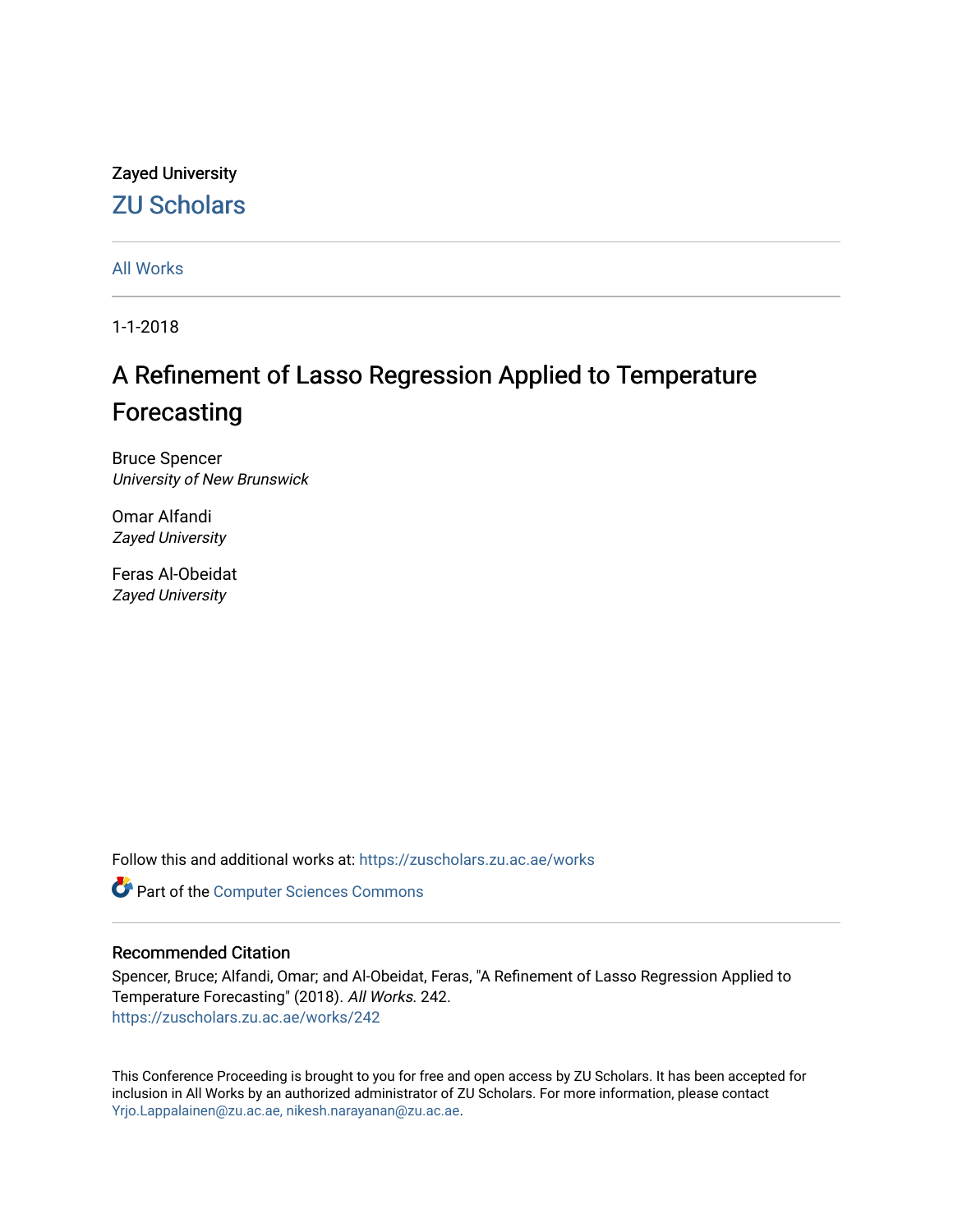



Available online at www.sciencedirect.com Available online at www.sciencedirect.com Available online at www.sciencedirect.com



Procedia Computer Science 130 (2018) 728-735 cedia Computer Science 150 (2016)  $(20.6)$  Procedia www.elsevier.com/locate/procediate/<br>www.elsevier.com/locate/procediate/procediate/procediate/procediate/procediate/procediate/procediate/procediat<br>www.elsevier.com/locate/procediate/procediate/procediate/procediate/procedi www.elsevier.com/locate/procediate/procediate/procediate/procediate/procediate/

www.elsevier.com/locate/procedia  $\mathbf{r}$ 

#### International Conference on Sustainable Energy Information Technology (SEIT 20 Regression Forecasting<br>Forecasting 8th International Conference on Sustainable Energy Information Technology (SEIT 2018) A Refinement of Lasso Regression Applied to Temperature 8th International Conference on Sustainable Energy Information Technology (SEIT 2018) A Refinement of Lasso Regression Applied to Temperature

**Forecasting** Forecasting

ncer<sup>a,\*</sup>, Omar Alfandi<sup>p,c</sup>, Feras A Bruce Spencera,<sup>∗</sup> , Omar Alfandib,c, Feras Al-Obeidatb *aUniversity of New Brunswick, Fredericton, Canada* Bruce Spencer<sup>a,∗</sup>, Omar Alfandi<sup>b,c</sup>, Feras Al-Obeidat<sup>b</sup> Bruce Spencera, Omar Ananui $\alpha$ , Feras Al-Obeidat

*bZayed Universty, Abu Dhabi, UAE* <sup>*a*</sup> University of New Brunswick, Fredericton, Canada *currency of New Brunswick, Fredericton, Ganadaa*<br><sup>*b*</sup>Zayed University, Abu Dhabi, UAE <sup>c</sup> University of Göttingen, Göttingen, Germany *cUniversity of G ¨ottingen, G ¨ottingen, Germany*

#### Abstract Abstract Abstract

Model predictive controllers use accurate temperature forecasts to save energy by optimally controlling heating, ventilation and air conditioning equipment while achieving comfort for occupants. In a "smart" building, *i.e.* one that is outfitted with sensors, temperature forecasts are computed from data gathered by these sensors. Recently, accurate temperature forecasts have been<br>temperature forecasts are computed from data gathered by these sensors. Recently, accurate temperat temperature forecasts are computed from data gathered by these sensors. Recently, accurate temperature forecasts have been<br>generated using relatively few observations from each sensor. However, long sensor histories are av paper we consider improving forecast accuracy by using up to 24 hours of quarter-hourly readings. In particular, we overcome forecast inaccuracy that arises from the "one standard error" heuristic (1SE) in lasso regression. When there are many historical observations, low variance in the error estimations can result in excessively high values for the lasso hyperparameter  $\lambda$ . We<br>propose the *midfel* refinement of lasso regression, which adjusts  $\lambda$  based on the shape of propose the *midfel* refinement of lasso regression, which adjusts  $\lambda$  based on the shape of the error curve, resulting in improved forecast accuracy. We illustrate its effect in a setting where lasso regression is used to select sensors based on forecast accuracy. forceast accuracy. We mustrate its chect in a setting where iasso regression is used to senect sensors based on forceast accuracy.<br>In this cetting, midfel lasso regression using many historical observations has two effects sensors. Thus it potentially reduces costs arising both from energy usage and from sensor installation. c 2016 The Authors. Published by Elsevier B.V. and the Authors. In this setting, midfel lasso regression using many historical observations has two effects: its improves accuracy and uses fewer sensors. Thus it potentially reduces costs arising both from energy usage and from sensor installation. Nouer pr

© 2018 The Authors. Published by Elsevier B.V. © 2018 The Additions. Fubrished by Elsevier B.V.<br>Peer-review under responsibility of the Conference Program Chairs. © 2018 The Authors. Published by Elsevier B.V. Peer-review under responsibility of the Conference Program Chairs.  $\sum_{\text{A}}$  2018 in Audios. Published by Eisevier B.V.

*Keywords:* Home Sensor Network, Temperature Forecasting, Lasso regression, Feature Selection, Model Predictive Control, Energy Efficiency, Keywords: Home Sensor Network, Temperature Forecasting, Lasso regression, Feature Selection, Model Predictive Control, Energy Efficiency, Internet of Things<br>Internet of Things Internet of Things *Keywords:* Home Sensor Network, Temperature Forecasting, Lasso regression, Feature Selection, Model Predictive Control, Energy Efficiency,

# 1. Introduction 1. Introduction

<u>Internet of Things and Things and Things and Things and Things and Things and Things and Things and Things and Things and Things and Things and Things and Things and Things and Things and Things and Things and Things and </u>

According to recent studies, about 40% of energy produced worldwide is consumed by buildings, and more than half of this is used by Heating, Ventilation and Air Conditioning (HVAC) systems <sup>1,2</sup>. Pan *et al.*<sup>3</sup> point out that, due to thermal inertia, it is more efficient to maintain temperature in a room or building than to raise or lower the temperature. Accurate temperature forecasts can help reduce energy usage in buildings by using future values of temperature when deciding whether or not to activate the HVAC<sup>4</sup>. Moreno et al.<sup>5</sup> achieve estimated energy savings of 20% in a realistic deciding whether or not to activate the HVAC<sup>+</sup>. Moreno *et al.*  $\sigma$  achieve estimated energy savings of 20% in a realistic  $\lambda$  is a set of the set of the set of the set of the set of the set of the set of the set of the set of the set of the set of the set of the set of the set of the set of the set of the set of the set of the set of the se thermal imperature forecasts can help reduce effertly usage in buildings by using future values of temperature when deciding whether or not to activate the HVAC<sup>4</sup>. Moreno *et al*.<sup>5</sup> achieve estimated energy savings of 20% in a realistic According to

∗ Corresponding author ∗ Corresponding author deciding whether or not to activate the HVAC4. Moreno *et al.* <sup>5</sup> achieve estimated energy savings of 20% in a realistic

*E-mail address:* bspencer@unb.ca  $\frac{1}{\sqrt{2}}$ 

 $1877\text{-}0509$ © 2018<br> The Authors. Published by Elsevier B.V. Peer-review under responsibility of the Conference Program Chairs. Peer-review under responsibility of the Conference Program Chairs. 10.1016/j.procs.2018.04.127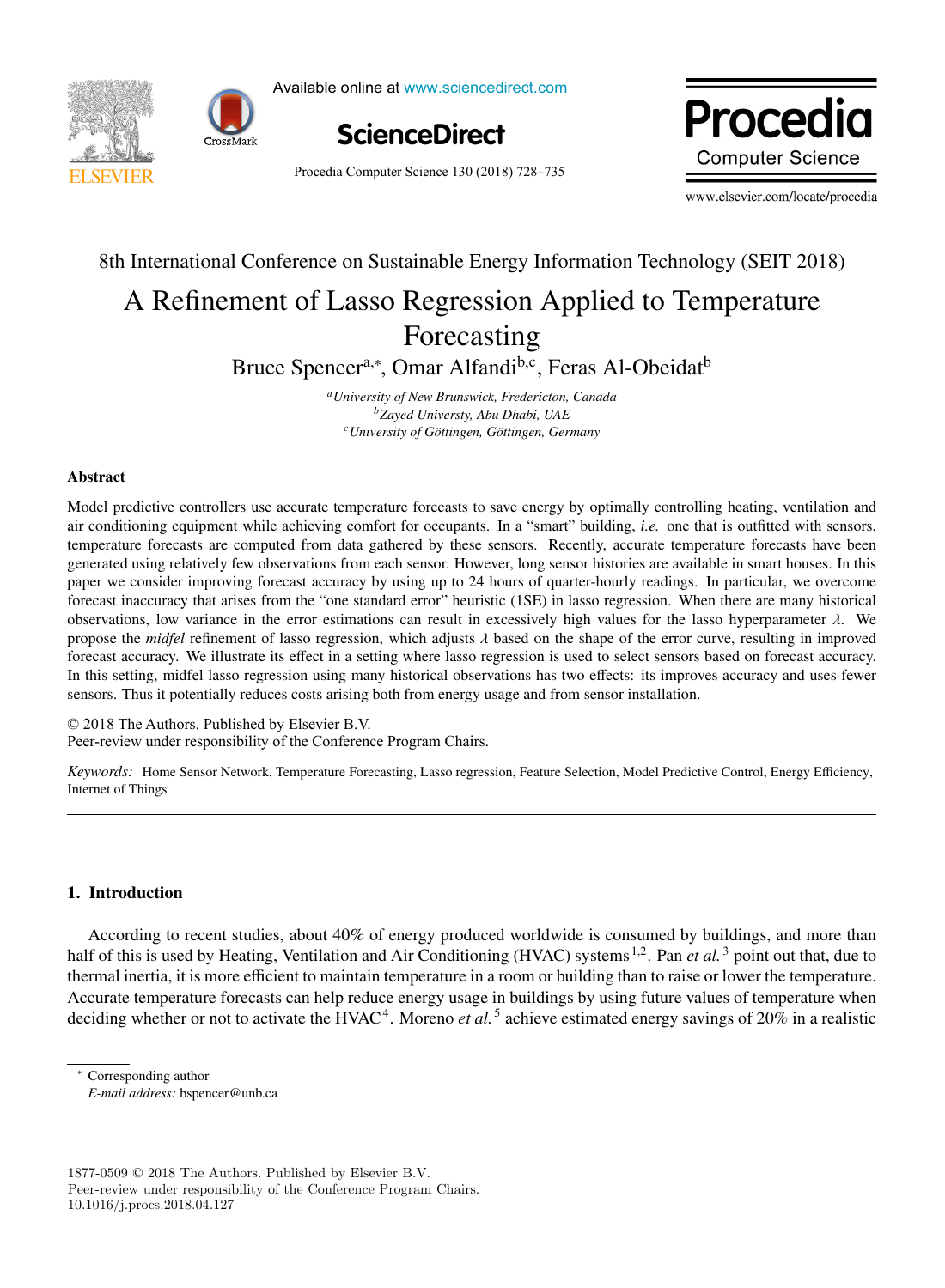situation based on the presence of persons in a room. Yuan *et al.* <sup>6</sup> achieve 20% savings while exploiting thermal inertia when assigning rooms for meetings by scheduling contiguous meetings in the same room.

Model Predictive Controllers (MPC), which produce a control signal for HVAC systems, minimize a cost function based on energy consumption. The cost function takes into account a prediction horizon and a control horizon<sup>7</sup>. The prediction horizon used in practice depends on how much data is needed by the HVAC controller to achieve acceptable comfort while reducing energy consumption.

Our previous work $\frac{8,9,10,11,12,13}{8}$  uses linear models and generalized linear models to generate accurate temperature forecasts. This previous work used various amounts of historical sensor data, and was not often able to improve forecast accuracy by using sensor histories longer than four hours. In this paper we explore this question: Can more data lead to more accurate forecasts? We provide up to 24 hours of data which allows the model the opportunity to incorporate cyclical patterns that occur at the same time each day.

More observations of the sensor data tends to lower variance in the estimations of prediction error. Lasso regression uses a heuristic called *one-standard error* (1SE) based on this variance. We suggest a refinement of this heuristic called *midfel*, that can improve forecast accuracy when the variance of the estimated forecast error is low. Midfel lasso regression improves forecast accuracy over lasso regression. Improved forecast accuracy can lead to energy savings.

We apply midfel lasso regression in a scenario where sets of sensors are considered  $11,12$ . In addition to improving forecast accuracy we show midfel lasso regression can reduce the number of needed sensors. This can lead to reductions in costs of sensor installation and maintenance.

In the remainder of the paper we review temperature forecasting based on generalized linear regression with lagged sensor data. We discuss the 1SE heuristic for setting the hyperparameter  $\lambda$ . We then explain the midfel heuristic which uses both the variance in the forecast error and the shape of the error curve to adjust  $\lambda$ . We analyse experimental evidence showing improved forecast error from fewer sensors. We discuss the potential for applications of midfel lasso regression for the Internet of Things, where long histories of sensor data may be available.

# 2. Background

.

#### *2.1. Data from a Smart Home*

The SML House<sup>4</sup> competed in the Solar Decathalon 2012 competition<sup>14</sup>, using 88 sensors and 49 actuators. In this paper and in our previous work, we use a publicly available subset of this data  $^{15}$ , reporting values during March and April 2012 from 18 sensors every quarter-hour. The sensors reported are listed in Table 1.

| Wi        | wind speed              | Pcp | precipitation                            |
|-----------|-------------------------|-----|------------------------------------------|
| Tw        | twilight indicator      | P   | sun irradiance measured by a pyranometer |
| TP        | predicted temperature   | LL  | lights in the living room                |
| TL        | living room temperature | LD. | lights in the dining room                |
| <b>TD</b> | dining room temperature | HL  | humidity in the living room              |
| T         | external temperature    | HD  | humidity in the dining room              |
| <b>SW</b> | sun on the west wall    | H   | external humidity                        |
| <b>SS</b> | sun on the south wall   | CL  | carbon dioxide sensor in the living room |
| <b>SE</b> | sun on the east wall    | CD. | carbon dioxide sensor in the dining room |
|           |                         |     |                                          |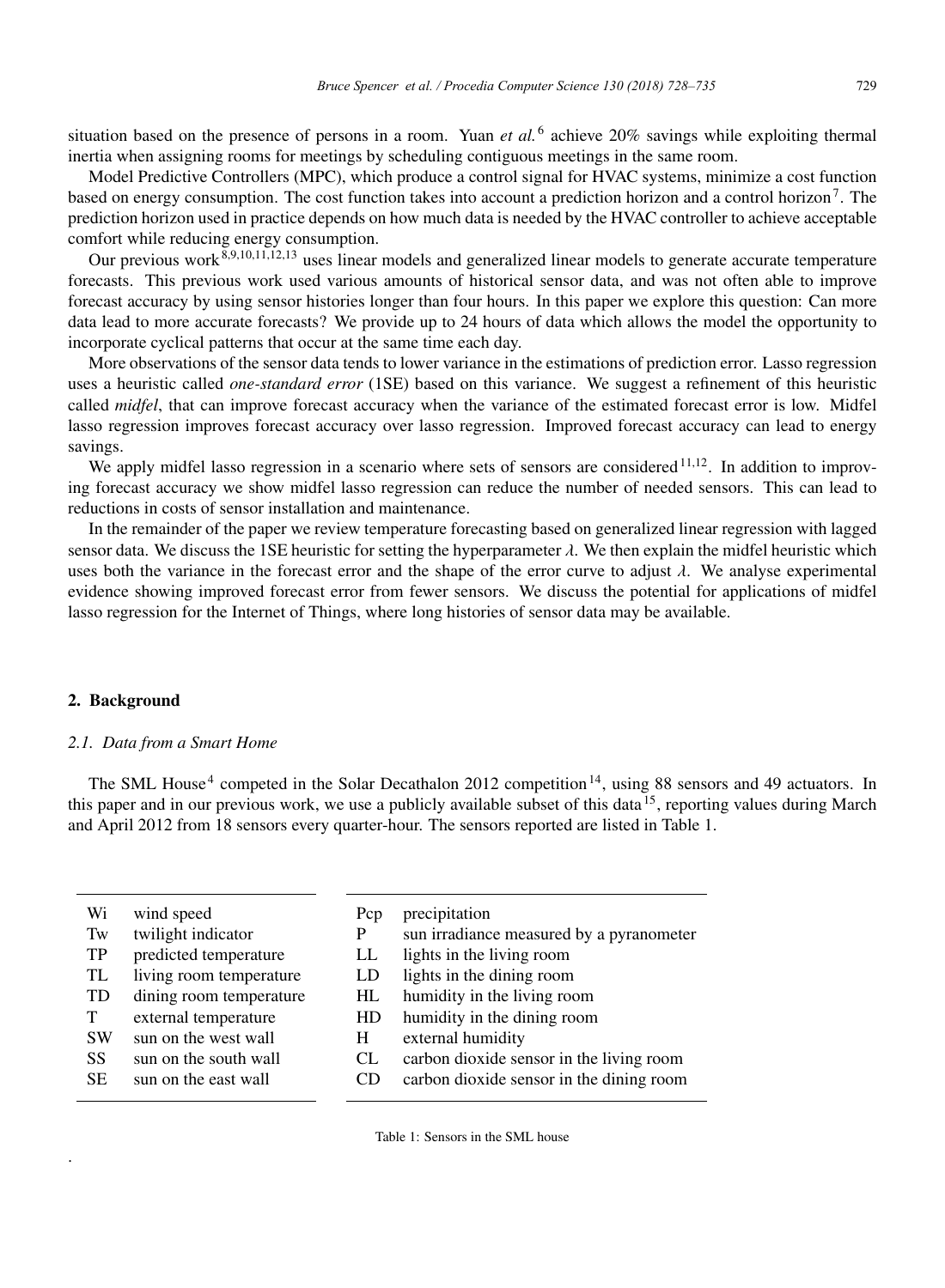#### *2.2. Linear and Lasso Regression*

The forecasting methods in this paper are based on linear regression. Given a set of independent predictor variables  $x_1, ..., x_n$  and a dependent variable *y* of interest that we want to forecast, we seek parameters  $\beta_0, ..., \beta_n$  so that  $\beta_0$  +  $\sum_{i=1}^{n} \beta_i x_i$  is a good approximation of *y*. When presented with a set of *m* instances of each  $x_i$ , called  $x_{i,j}$  and the corresponding instances  $y_i$ , we select the  $\beta_i$  parameters to minimize the residual sum of squares (RSS):

$$
\Sigma_{j=1}^m (\beta_0 + \Sigma_{i=1}^n \beta_i x_{i,j} - y_j)^2
$$

Lasso regression<sup>16</sup> minimizes RSS +  $\lambda \sum_{j=1}^{m} |\beta_j|$  where  $\lambda$  is a tuning parameter that balances the emphasis between reducing error and using small  $\beta$  coefficients, Some  $\beta$  may reduce to zero, which deselects that variable *x*, thus endowing lasso regression with a method of pruning predictors in the model.

For lasso regression, we use the R library glmnet<sup>17,18,19</sup>. In this implementation, a value of  $\lambda$  is selected to use when building a model based on all of the test data. The final  $\lambda$  is selected from one of many values of  $\lambda$  used during ten-fold cross validation. The training data is partitioned into ten sets randomly. For each partition, a model is built in which nine sets are used to build a linear regression model, and one is held back. This gives ten different models for each  $\lambda$ . Each model thus has ten error estimates. From these ten, a mean and stardard deviation is computed. The λ with the minimal mean error estimate is called λ-Min. If λ-Min is chosen as the final λ, the final model tends to be overfit. To avoid this, the 1SE heuristic selects a larger  $\lambda$  whose mean is within one standard deviation of the ten error estimates for λ-Min. This choice is called the λ-1SE. Because λ-1SE is larger than λ-Min, more β are set to zero, which helps avoid overfitting. See Figure 1. This shape of the error curve in this figure is similar to others encountered when forecasting temperature from sensor readings.



Fig. 1: Forecasting the internal temperature five hours into the future based on 24 hours of observations from four sensors: Tw, T, SW and P. Each point on the error curve is the estimated error for some selected λ. It is computed during 10-fold cross validation. For each fold, a mean squared error (MSE) is computed based the model's predicted temperature and the observed temperature. The mean of these is shown within an interval ranging from one standard error above to one standard error below. The minimal MSE is labelled Min. We use  $\lambda$ -Min to refer to the  $\lambda$  that gives rise to this Min error. We use  $\lambda$ -1SE to refer to the  $\lambda$  whose error is within one standard deviation of the ten error estimates for  $\lambda$ -Min. In Section 4 we discuss the other labeled points: Midfel, Elbow and Peak.

#### 3. Models Using Lagged Sensor Readings

When creating a model from which to forecast temperatures, we provide multiple historical readings from each sensor. Given a history of *b* time periods, where readings are taken every quarter-hour, we provide  $b + 1$  lagged readings from each of *s* sensors, which includes the current period at lag 0. Let  $x_{k,t}$  be the  $t^{th}$  observation for sensor  $k$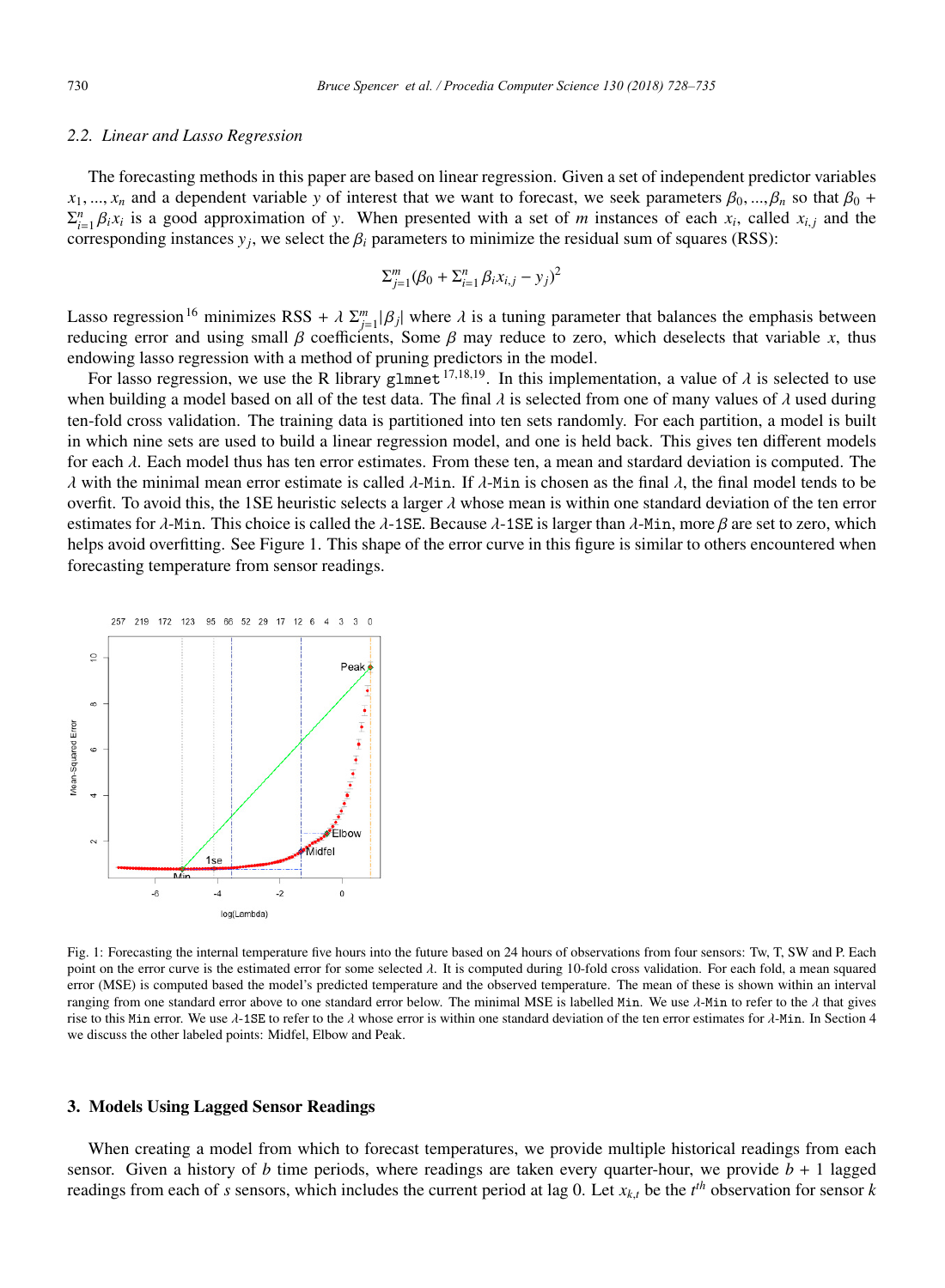counting from the first observation at time  $t = 1$ , as it appears in the training data. Let  $y_t$  be the internal temperature the house at time *t*. We are given observations over the *m* time periods in the training data. We create a linear a model for each future period *f*. We define the RSS as

$$
RSS(f) = \sum_{t=b+1}^{m} (\beta_{f,0} + \sum_{g=0}^{b} \sum_{k=1}^{s} \beta_{f,k,g} x_{k,t-g} - y_{f+t})^{2}
$$

In this equation, *t* starts at b+1 because there are no observations for the lagged readings for the first *b* data points. Using lasso regression, we choose values for the coefficients  $\beta_f = {\beta_{f,0}} \cup {\beta_{f,k,g} | g = 0, \ldots, b, k = 1, \ldots, s}$  where *g* identifies the lag and *k* identifies the sensor. The coefficients in  $\beta_f$  specify a model for each future interval f. We use two different forecast horizons; *h* is either 12 or 48 future time periods, i.e. 3 or 12 hours.

The coefficients are computed on the training data which is the first 2/3 of the data. Once they are computed, we switch over to using test data, which is the final 1/3 of the data. Thus *x* and *y* below refer to observations in the test data and *m* to the number of observations in the test data. We report the root mean squared error (RMSE) for each future interval f. In our experiments  $f = 1, \ldots, 12$  for forecasts three hours into the future, and  $f = 1, \ldots, 48$  for forecasts to 12 hours.

RMSE
$$
(f)
$$
 =  $\sqrt{1/(m-b)\Sigma_{t=b+1}^m(\beta_{f,0} + \Sigma_{g=0}^b\Sigma_{k=1}^s\beta_{f,k,g}x_{k,t-g} - y_{f+t})^2}$ 

We report error metrics on all forecasts *f* over the forecast horizon *h*, including Mean RMSE =  $1/h \sum_{f=1}^{h} RMSE(f)$ and Maximal RMSE =  $max_f$ RMSE(*f*).

### 4. The Midfel Refinement of Lasso Regression

Lasso regression is a successful accurate forecasting method, which uses a simple and elegant mechanism to prevent the model from overfitting the data. As explained in Section 2.2, it is based on the variance observed when estimating the forecast error during cross-fold validation. In particular, it focuses on the mean and the variance that occurred when using the  $\lambda$  with the minimal error. It selects the  $\lambda$ -1SE that has a slightly higher but error, but one that is limited, based on this variance.

The midfel refinement of lasso regression, like lasso regression, uses the 1SE method. Unlike lasso regression, it also uses the shape of the error curve. It is particularly effective when the forecast model is based on a large amount of data from a stable situation, because then the variance used by 1SE tends to be small. In this case the 1SE heuristic can be too conservative. Some larger value of  $\lambda$  can have better performance. These larger values constrain the  $\beta$ coefficients more, which tends to set more of them to zero. Thus, using a larger value of  $\lambda$  can help lasso regression to eliminate predictors from the model. This allows us to exploit a resource that is quite often free: long sensor histories. However, larger values of  $\lambda$  can often lead to larger prediction errors, so the shape of the error curve must be considered. We want to carefully limit how much further we increase  $\lambda$  beyond the 1SE value. Given an error curve, an experienced person can estimate a good value of lambda, but how can this be done in general by an algorithm?

The midfel refinement of lasso regression is based on looking for the point where the error starts to increase quickly, and limiting  $\lambda$  to less than half of that additional error.

We refer again to Figure 1. In this model there are four sensors, and for each there is one predictor reporting the current value of the sensor and four more predictors per hour reporting the previous 24 hours, giving a total of  $4 \times (1 + 4 \times 24) = 388$  predictors in this model. The number of selected predictors, *i.e.* those that have non-zero coefficients, depends on the choice of a value for  $\lambda$ . For each of  $\lambda$ -Min,  $\lambda$ -1SE,  $\lambda$ -Midfel, the number of selected predictors is 130, 94, and 12, respectively, as shown in the labels above the top of the graph. The forecast error from using  $\lambda$ -1SE is 0.89°C and the forecast error using  $\lambda$ -midfel is 0.85°C, an improvement of almost 5%.

To find  $\lambda$ -Midfel a line is drawn from the minimal MSE to the first peak in the error curve at larger values of  $\lambda$ , labelled Peak. There may be several peaks on the error curve, but we consider only the first one to the right of Min. The point on the error curve that is furthest from this line is labelled Elbow, because it represents the point where the curve bends upwards. The point labelled Midfel is the point on the error curve whose error is midway between Min and Elbow. The name midfel derives from "midway from the first elbow".

When using the midfel lasso regression, the choice of  $\lambda$  may need a futher adjustment. In our experiments, we choose a value between λ-1SE and λ-Midfel. The between these ratio is called the *midfel balance*, defined as

$$
\lambda_{\text{balance}} = exp(log(\lambda_{\text{1SE}}) + (log(\lambda_{\text{Midfel}}) - log(\lambda_{\text{1SE}})) * \text{balance}).
$$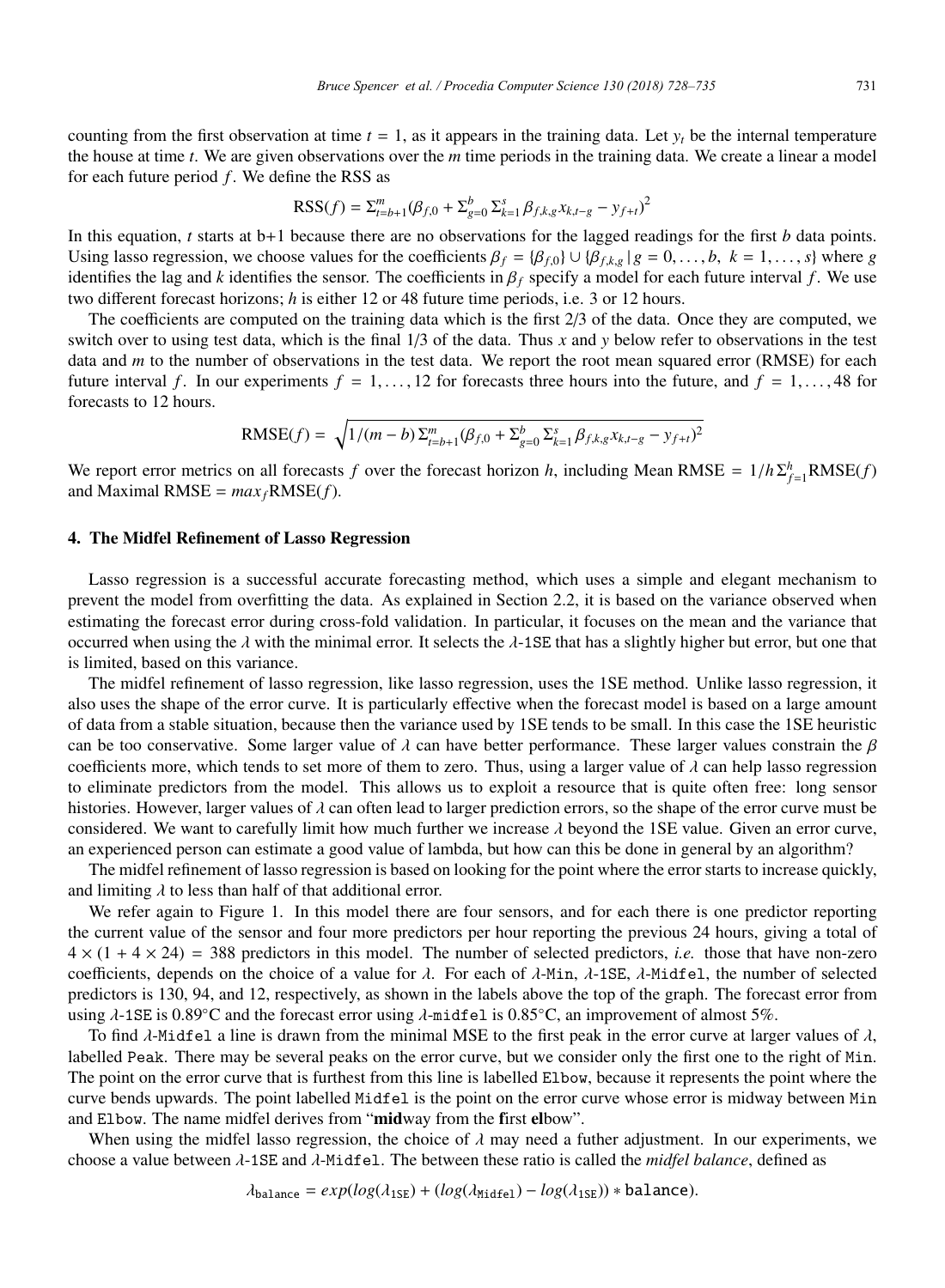The midfel balance can be set to a fixed value between 0 and 1, or it can be determined during hyperparameter training. In experiments described in the next section, the midfel balance is set to 20%, so it is closer to  $\lambda$ -1SE. In Figure 1, λ-balance is shown as a blue line and it selects 65 predictors.

#### 5. Experimental Results

We perform two sets of experiments to investigate the effect of midfel lasso regression on the data from the SML house. In all cases, we use 24 hours of sensor data. For all of the midfel runs, we use a balance parameter of 0.2.

#### *5.1. Midfel Lasso Regression compared with Lasso Regression on Small Sets of Sensors*

A modest number of tests is run for small sets of sensors to compare 1SE lasso regression and midfel lasso regression. Using each of the two regression methods, we forecast temperatures 48 times, to make up 12 hours of quarterly-hour forecasts. We calculated the root mean squared error for each forecast and report the maximal of these 48 RMSE values. We repeat this test 52 times selecting different sets of sensors. The results are shown in Table 2.

In 34 of these 52 cases, the lower error was computed by the midfel method, in one case the errors were identical in the first four decimal places, and in 17 cases the lower error was computed using the 1SE method. When using one or two sensors, the advantage was enjoyed by 1SE and midfel about evenly. Of the 35 rows in Table 2 for one or two sensors, 1SE regression's error is lower 16 times and midfel regression's is lower 18 times. For the 17 cases where more than two sensors are used, midfel holds the advantage 16 times. This seems to indicate that midfel is better able to take advantage of the variety of information offered by the different sensors.

#### *5.2. Eliminating Sensors with Midfel Regression*

In Section 4 we saw that one of the advantages of midfel regression was a reduction in the number of predictors in the model, as illustrated in Figure 1. It would be useful if we could somehow exploit this reduction so that we could use midfel regression to entirely eliminate the need for a specific sensor. This would occur, for instance, if the coefficients for all lagged values of this sensor were set to zero by the midfel restriction. Moreover, we would need this sensor to be eliminated for each of the quarter-hourly forecast models. This likelihood of this coincidence seems remote. However, all is not lost. When forecasting temperature from a large number of sensors, there is some redundancy in the information from various sensors. Perhaps we can swap some sensors for others in such a way that we can eliminate some sensors, while retaining others that offer similar information. In this way, we may be able to find sensors to remove without compromising accuracy.

In recent work $11$  we propose a technique for finding a set of sensors that gives accurate forecasts. This technique performs a best-first search through the space of all possible sets of sensors. In this paper we repeat our earlier work, using both 1SE and midfel lasso regression. We are motivated to perform this experiment based on our observation in the previous section, which suggested that midfel regression tends to outperform lasso regression when at least a few sensors are available.

We perform two experiments, one creating quarter-hourly forecasts for the next 3 hours, and the other for the next 12 hours. Error is meaured as maximal RMSE over these forecasts. In each case we use both 1SE lasso regression and midfel lasso regression. The results, in Tables 3 and 4, show sets of sensors in the order of decreasing lengths, arranged so that the sensors can be removed one by one to generate the next set in the sequence. The sequence is constructed so that the error increases as the number of sensors decreases. Given this sequence, one can decide between how much error one can tolerate and how many sensors one wants to install. The largest set of sensors in each sequence also has the property that no additional sensor gives a smaller error.

For 3 hour forecasts using lasso regression, the set TP+TL+SW has lowest error at 0.4643. For midfel lasso regression, we achieve a lower error, 0.4581, with a smaller set of sensors, TW+TL. For 12 hour forecasts using lasso regression, the set TD+T+SW+SS+P produces an error of 1.0959. Using midfel lasso regression, we achieve a lower error, 1.084, using a smaller set of sensors, Tw+T+P+LD. The results show that midfel regression is able to produce more accurate forecasts using fewer sensors. This saves two kinds of costs. First saves the cost of installing some sensors. Second it potentially saves energy by generating a more accurate forecast for the model predictive controller.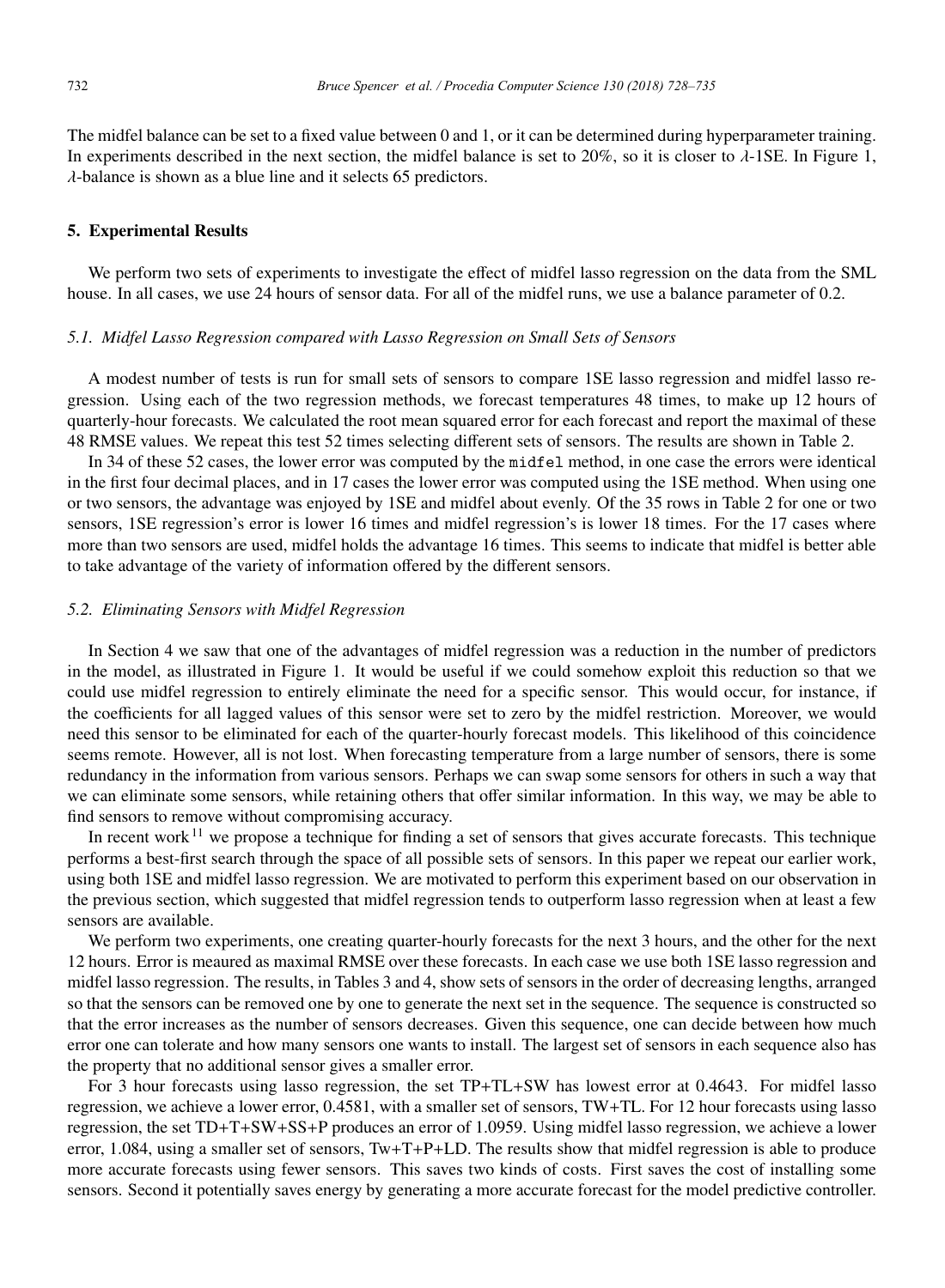|     | <b>Sensors</b> | 1SE    | Midfel | Difference |     | Sensors     | 1SE    | Midfel | Difference |
|-----|----------------|--------|--------|------------|-----|-------------|--------|--------|------------|
| 1:  | CD             | 2.5455 | 2.5554 | $-0.0099$  | 27: | $T+Pcp$     | 1.4426 | 1.4149 | 0.0277     |
| 2:  | CL             | 2.5160 | 2.5861 | $-0.0701$  | 28: | $T+SE$      | 1.2599 | 1.2531 | 0.0068     |
| 3:  | H              | 3.1396 | 3.1344 | 0.0052     | 29: | $T + SS$    | 1.2049 | 1.2085 | $-0.0036$  |
| 4:  | HD             | 3.0811 | 3.0877 | $-0.0066$  | 30: | $T+SW$      | 1.1626 | 1.1632 | $-0.0006$  |
| 5:  | HL             | 3.3464 | 3.3464 | 0.0000     | 31: | $TD+T$      | 1.1626 | 1.1605 | 0.0021     |
| 6:  | LD             | 2.3153 | 2.2773 | 0.0380     | 32: | $TL+T$      | 1.1673 | 1.1665 | 0.0008     |
| 7:  | LL             | 2.3052 | 2.3074 | $-0.0022$  | 33: | $TP+T$      | 1.1726 | 1.1735 | $-0.0009$  |
| 8:  | $\mathbf{P}$   | 2.2440 | 2.2500 | $-0.0060$  | 34: | $Tw+T$      | 1.1232 | 1.1205 | 0.0027     |
| 9:  | Pcp            | 2.2818 | 2.2792 | 0.0026     | 35: | $W_{i+T}$   | 1.2354 | 1.2095 | 0.0259     |
| 10: | <b>SE</b>      | 3.2255 | 3.2097 | 0.0158     | 36: | $T+P+CD$    | 1.1436 | 1.1328 | 0.0108     |
| 11: | SS             | 3.0446 | 2.9537 | 0.0909     | 37: | $T+P+CL$    | 1.1477 | 1.1433 | 0.0044     |
| 12: | <b>SW</b>      | 2.2329 | 2.2037 | 0.0292     | 38: | $T+P+H$     | 1.8902 | 1.7834 | 0.1068     |
| 13: | T              | 1.1889 | 1.1898 | $-0.0009$  | 39: | $T+P+HD$    | 1.6432 | 1.5906 | 0.0526     |
| 14: | TD             | 1.2862 | 1.2865 | $-0.0003$  | 40: | $T+P+HL$    | 1.7433 | 1.6980 | 0.0453     |
| 15: | TL             | 1.2657 | 1.2683 | $-0.0026$  | 41: | $T+P+LD$    | 1.1111 | 1.1103 | 0.0008     |
| 16: | TP             | 1.4686 | 1.4631 | 0.0055     | 42: | $T+P+LL$    | 1.1330 | 1.1292 | 0.0038     |
| 17: | Tw             | 2.1978 | 2.1892 | 0.0086     | 43: | $T+Pcp+P$   | 1.6442 | 1.5845 | 0.0597     |
| 18: | Wi             | 2.0400 | 2.0321 | 0.0079     | 44: | $T+SE+P$    | 1.2691 | 1.2475 | 0.0216     |
| 19: | $T+CD$         | 1.2064 | 1.2068 | $-0.0004$  | 45: | $T+SS+P$    | 1.1730 | 1.1499 | 0.0231     |
| 20: | $T+CL$         | 1.2090 | 1.2111 | $-0.0021$  | 46: | $T+SW+P$    | 1.1064 | 1.1121 | $-0.0057$  |
| 21: | $T+H$          | 1.9424 | 1.9474 | $-0.0050$  | 47: | $TD+T+P$    | 1.1108 | 1.1081 | 0.0027     |
| 22: | $T+HD$         | 1.4801 | 1.4854 | $-0.0053$  | 48: | $TL+T+P$    | 1.1156 | 1.1141 | 0.0015     |
| 23: | $T+HL$         | 1.7692 | 1.7739 | $-0.0047$  | 49: | $TP+T+P$    | 1.1490 | 1.1323 | 0.0167     |
| 24: | $T+LD$         | 1.1743 | 1.1710 | 0.0033     | 50: | $Tw+T+P$    | 1.1099 | 1.0888 | 0.0211     |
| 25: | $T+LL$         | 1.1335 | 1.1315 | 0.0020     | 51: | $Wi+T+P$    | 1.3033 | 1.2581 | 0.0452     |
| 26: | $T+P$          | 1.1115 | 1.1110 | 0.0005     | 52: | $Tw+T+SW+P$ | 1.1180 | 1.0981 | 0.0199     |
|     |                |        |        |            |     |             |        |        |            |

Table 2: Maximal RMSE for 12-hour forecasts, comparing 1SE and midfel lasso regression over various sets of sensors. The tests include all of the 18 individual sensors, and other promising combinations, including 17 combinations of two sensors, 16 combinations of three sensors and one combination of four. They are ordered first by size and second alphabetically by the names of the sensors.

Table 3: Best-First search based on 24 hours of data, for the next 3 hours

|             | (a) Fitting strategy 1SE |             | (b) Fitting strategy $midel-0.2$ |                  |             |  |
|-------------|--------------------------|-------------|----------------------------------|------------------|-------------|--|
| Maximal     | <b>Sensors</b>           | Remove      | Maximal                          | <b>Sensors</b>   | Remove      |  |
| <b>RMSE</b> |                          | <b>Next</b> | <b>RMSE</b>                      |                  | <b>Next</b> |  |
| 0.4643      | $TP+TL+SW$               | <b>SW</b>   | 0.4248                           | $Tw+TL+SW+SS+CD$ | CD.         |  |
| 0.4653      | $TP+TL$                  | TP          | 0.4307                           | $Tw+TL+SW+SS$    | <b>SW</b>   |  |
| 0.4696      | TL                       |             | 0.4407                           | $Tw+TL+SS$       | SS          |  |
|             |                          |             | 0.4581                           | $Tw+TL$          | Tw          |  |
|             |                          |             | 0.487                            | TL               |             |  |
|             |                          |             |                                  |                  |             |  |

## 6. Comparison with Related Work

The SML team<sup>20</sup>, who provided the data that we analyse, generated temperature forecasts using this same data. They also considered subsets of sensors, from among these: internal temperature (TD and TL), irradiance (P), internal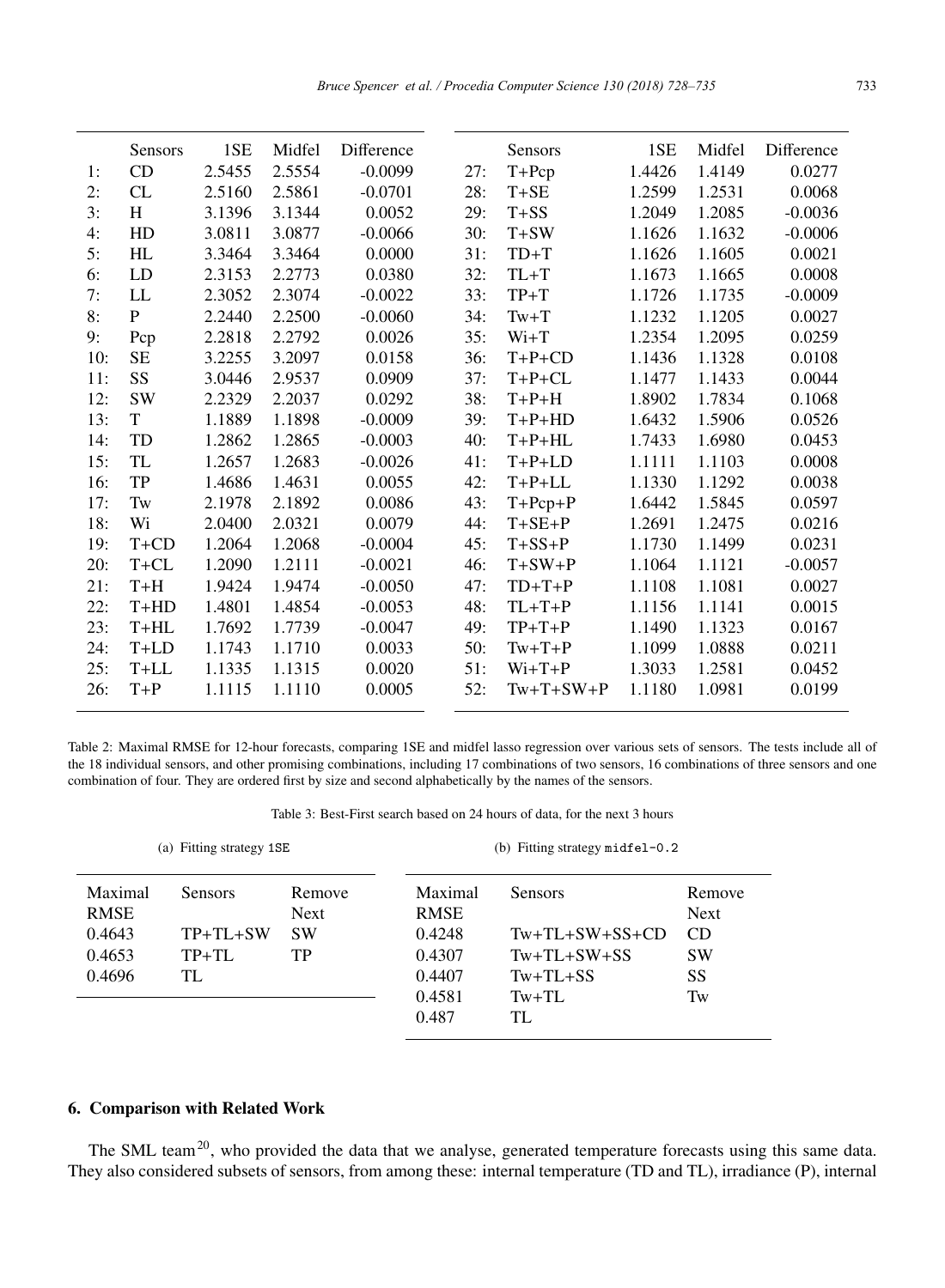|             | (a) Fitting strategy 1SE |             | (b) Fitting strategy $midel-0.2$ |                |             |  |
|-------------|--------------------------|-------------|----------------------------------|----------------|-------------|--|
| Maximal     | <b>Sensors</b>           | Remove      | Maximal                          | <b>Sensors</b> | Remove      |  |
| <b>RMSE</b> |                          | <b>Next</b> | <b>RMSE</b>                      |                | <b>Next</b> |  |
| 1.0959      | $TD+T+SW+SS+P$           | <b>SS</b>   | 1.084                            | $Tw+T+P+LD$    | LD.         |  |
| 1.0995      | $TD+T+SW+P$              | TD          | 1.0888                           | $Tw+T+P$       | Tw          |  |
| 1.1064      | $T+SW+P$                 | <b>SW</b>   | 1.111                            | $T+P$          | P           |  |
| 1.1115      | $T+P$                    | P           | 1.1898                           | т              |             |  |
| 1.1889      |                          |             |                                  |                |             |  |

Table 4: Best-First search based on 24 hours of data, for the next 12 hours

humidity (HD and HL), and precipitation (PCP). They used combination of forecast models based on artificial neural networks. Based on their results, a selection of three sensors gave the lowest errors: internal temperature, solar irradiance, and a time-categorical variable. Our results show some agreement: temperature was the most important, and humidity and precipitation were not of any help. Unlike their result, we found that the pyranometer was not of any help. They seem not to have used sensors that we found were helpful, including the sun on each wall, the  $CO<sub>2</sub>$  in the dining room, and the living room lights.

The SML team reports  $21.4$  accuracy when forecasting temperature differences over future quarter-hour intervals, using data from two of their 88 sensors: internal temperature and sun irradiance, as well as a time categorical variable. Forecasting temperature differences is an area of future work for midfel regression.

Feature extraction shares some similarities with feature selection. Feature extraction is the process of defining new features from existing ones. It proceeds by selecting those features with good predictive accuracy, and repackaging them into linear combinations that are considered new features. Partial least squares and principal component analysis are two feature extraction techniques <sup>22,23</sup>. We used the same SML data for partial least squares and principle components <sup>10</sup>. Using four historical readings per sensor, we found the RMSE forecast error for both methods to be about for 1.7◦C for twelve-hour forecasts. The results were similar for eight historical readings per sensor. In comparison, we achieved a much lower error of about 1.1◦C here using both 1SE lasso regression and midfel lasso regression. Note that these two lasso regression methods were able to take advantage of 24 hours of historical data, whereas the feature extraction techniques did not improve when four more hours of historical data were added to the intial four hours.

#### 7. Conculsions and Future Work

We present midfel lasso regression, a refinement of lasso regression that computes a larger value of  $\lambda$  than the standard 1SE value. The midfel refinement uses both the estimate of variance of the minimal forecast error and the shape of this error curve over various values of  $\lambda$ . A parameter balances between these two criteria. When the balance parameter is set to 0, the 1SE value for  $\lambda$  is selected. In this case, midfel lasso regression computes exactly the same models as lasso regression. When the midfel balance parameter is well selected, midfel lasso regression can outperform lasso regression.

We empirically study a sitation where the data is relatively stable: temperature forcasting in a smart house. Many hours of observations are readily available. In two experiments we have shown that midfel lasso regression reduces the overfitting that is observed for lasso regression, and improves accuracy. Improved accuracy can reduce energy costs. Our predictors are based on sensor readings. Since the predictors are correlated, we use a best first search technique to select a small set of sensors, which also saves on capital costs.

The incentive for this this paper is to find a way to effectively use long sensor histories. In the Internet of Things, sensor networks are prevalent, and long sensor histories are frequently available. Long forecasts horizons are also important, such as delaying heating events until fluctuating energy costs are forecast to be low. We will investigate the performance of midfel lasso regression for various sensor histories and forecast horizons.